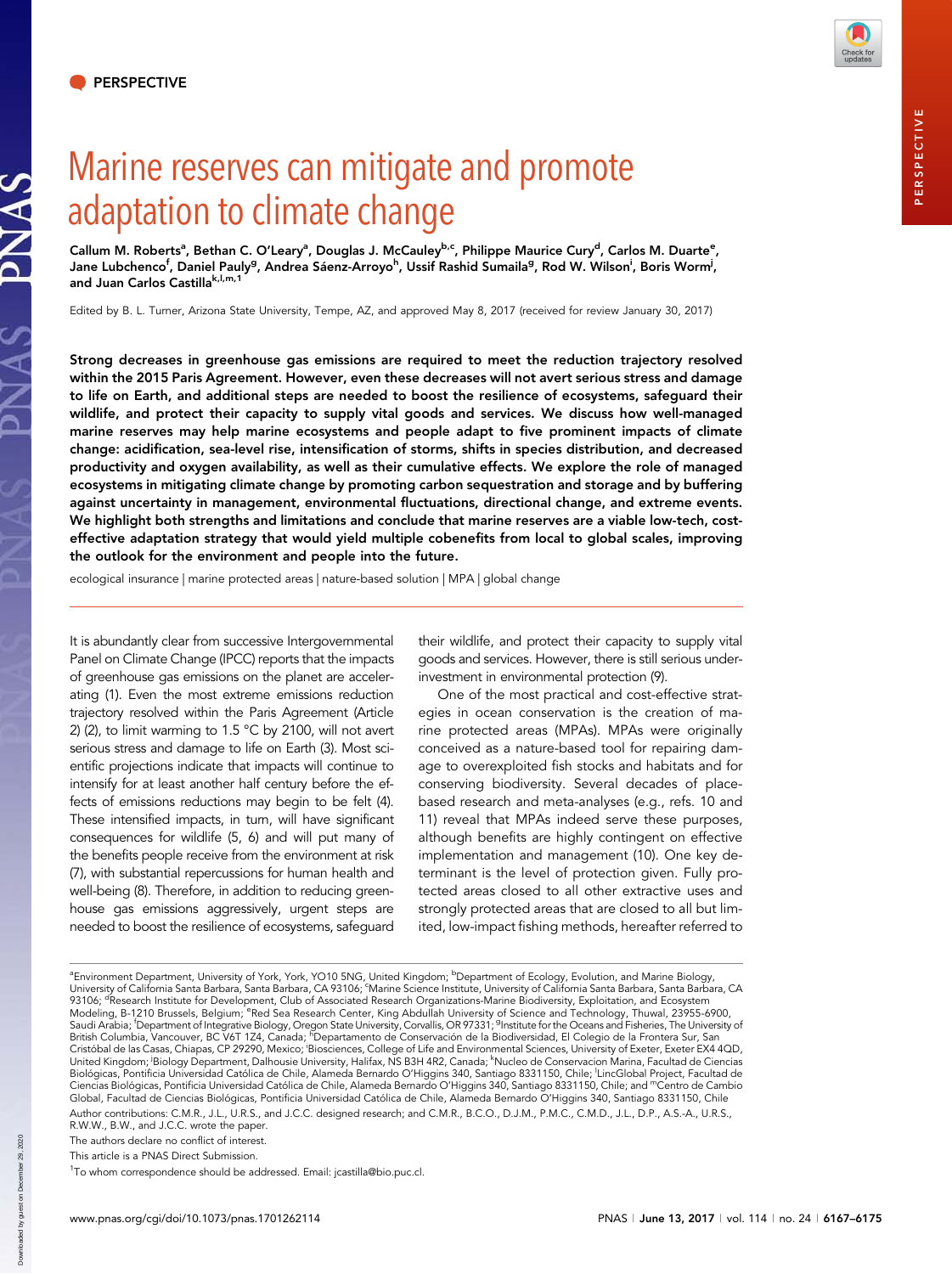as "marine reserves," produce the greatest conservation benefits (10, 12). Only recently, however, has there been interest in understanding the role that MPAs also may play in mitigating and adapting to the impacts of climate change. Most literature on this topic focuses on (i) identifying putative climate change refuges, where ecosystems may be less affected and, by inference, MPAs may be more successful in maintaining present habitats and biodiversity (e.g., ref. 13); (ii) describing how existing MPAs perform under climate-related environmental stresses (e.g., ref. 14); and (iii), based on trajectories of environmental change, exploring how protected area networks may be designed best to accommodate the effects of climate change, i.e., how they can continue baseline functioning (e.g., ref. 15). Here we consider how the act of protection itself may enhance the biological processes that underpin adaptation and resilience, for the benefit of both the protected ecosystem and the people that depend on it. We also consider how the development of extensive MPA networks can help mitigate climate change through the multiplication of biological responses to protection.

Under the Convention on Biological Diversity and Sustainable Development Goal 14, coastal nations have committed to protecting 10% of their waters by 2020, but at the present rate most will fall short of this target (16). As of 2015, only 3.5% of the oceans were afforded or promised some protection, with 1.6% strongly or fully protected (12) (although recent designations and promises for protection have increased this percentage). Nonetheless, if protection is weak or not enforced, the expected benefits will be fewer or may not materialize (10). Recent research also suggests that the target should be raised to at least 30% coverage for MPAs to safeguard marine ecosystems in the long term (17). Therefore there is an opportunity to accelerate the implementation of effective MPAs as part of an integrated strategy of climate change mitigation and adaptation, essentially aligning United Nations targets for biodiversity protection and emissions reduction.

Any discussion about the future application and expanded value of MPAs must recognize the rich, constructive, and fast-growing literature examining the weaknesses and limitations of MPAs. These dialogues have gone so far as to ask whether even the best MPAs can deliver benefits under climate change, or whether they are a distraction and managers instead should concentrate on promoting human adaptation to rapidly changing conditions. There is considerable disquiet in parts of the scientific community on this point. Potential shortcomings of MPAs include, prominently, lack of staff, equipment and funding (18); inadequate consultation with and support from local communities (19); concerns about managing displaced fishing effort, if such occurs (20); and insufficiencies in management scope (21). Such limitations are real and need to be acknowledged by managers contemplating the use of MPAs. However, there is also a counterbalancing literature (e.g., refs. 22 and 23) that explores approaches to increase success, because all these problems are all soluble. For MPAs to be an effective tool in addressing the impacts of climate change, it is clear we must get better at consistently creating effective, well-managed, socially conscious, and sustainably resourced sites.

Marine managers and scientists also have opened a healthy dialogue, pointing out that MPAs alone cannot meet global targets for marine biodiversity management and that sound fisheries management practices will also be required in the 70– 90% of ocean that is likely to remain open to fishing in the medium term (20). As anthropogenic stresses increase, such portfolio approaches to management are prudent. Questions also have been raised about whether there are limitations in the marine systems that MPAs can best serve. Tropical coral reefs, for example, are one of the most climate-vulnerable ecosystems on the planet because of the extreme sensitivity of the coral–zooxanthellae symbiosis (6, 24). Corals inside marine reserves have received scant protection from extreme seawater-warming events (25, 26). Even for coral reefs, however, there is substantial evidence that protection (e.g., from fishing or in the form of nutrient pollution reduction) can decrease the sensitivity of corals to warming (27), facilitate recovery following climate-related disturbance such as floods or bleaching (28–30), and promote larger fish stocks that can help sustain fisheries as conditions change (10, 11). In the case of vulnerable seagrass meadows, such as the Mediterranean Posidonia oceanica, which are projected to decline with warming (31), protection from anthropogenic pressures such as anchoring disturbance and nutrient inputs should slow decline (32). It is likely, however, that only climate change mitigation consistent with the more ambitious goals of the Paris Agreement will safeguard this key habitat-forming species (31).

While maintaining a constructive and clear view of these limitations of MPAs, in the remainder of this paper we explore the potential strengths and weaknesses of well-managed marine reserves in climate change adaptation and mitigation based on documented responses of marine ecosystems to protection. We also examine how such values may influence the well-being of coastal human populations. We divide our discussion into two major parts: (i) an examination of the role of marine reserves in helping marine ecosystems and people adapt to five key predicted impacts of climate change: acidification, sea-level rise, intensification of storms, shifts in species distribution, and decreased productivity and oxygen availability, as well as the cumulative effects of these stressors, and (ii) an evaluation of how marine reserves may help reduce or slow (mitigate) the advance of climate change by promoting carbon sequestration and storage and acting as an insurance policy against climate change (Fig. 1). Finally, we briefly discuss marine reserve size and coverage and the broader context of marine management.

## Climate Change Adaptation

Acidification. Oceans have absorbed approximately one-third of human  $CO<sub>2</sub>$  emissions (1), with the result that surface layers have become 26% more acidic, on average, since preindustrial times (5). Acidity is expected to increase by 100% or more by 2100 under a business-as-usual scenario (5). Experimental, theoretical, and geological evidence indicates that acidification is a major threat to marine ecosystems (32, 33). Field evidence for changes in calcification as a result of acidification is still limited, but variable responses are likely as a result of interactions between temperature and acidification (34). Nonetheless, declines have been measured in planktonic and reef-building taxa such as molluscs, coccolithophores, corals, and some calcareous algae (35).

Coastal wetlands (mangroves, seagrasses, salt marshes) contain marine plants with high photosynthetic rates which engineer localized reductions in  $CO<sub>2</sub>$  concentrations, thereby raising pH and offering daytime refugia to vulnerable calcifying organisms (e.g., refs. 36 and 37). These ecosystems are highly threatened and have undergone rapid losses (38). Wetland protection is a major aim of many marine reserves, and their establishment has gone a long way to protect these systems from human activities such as coastal development or conversion to aquaculture (e.g., ref. 39).

Marine reserves can also help rebuild to high abundance teleost fish populations that play a significant role in the marine inorganic carbon cycle. Teleost fish drink seawater for osmoregulation and precipitate almost all the ingested calcium and some ingested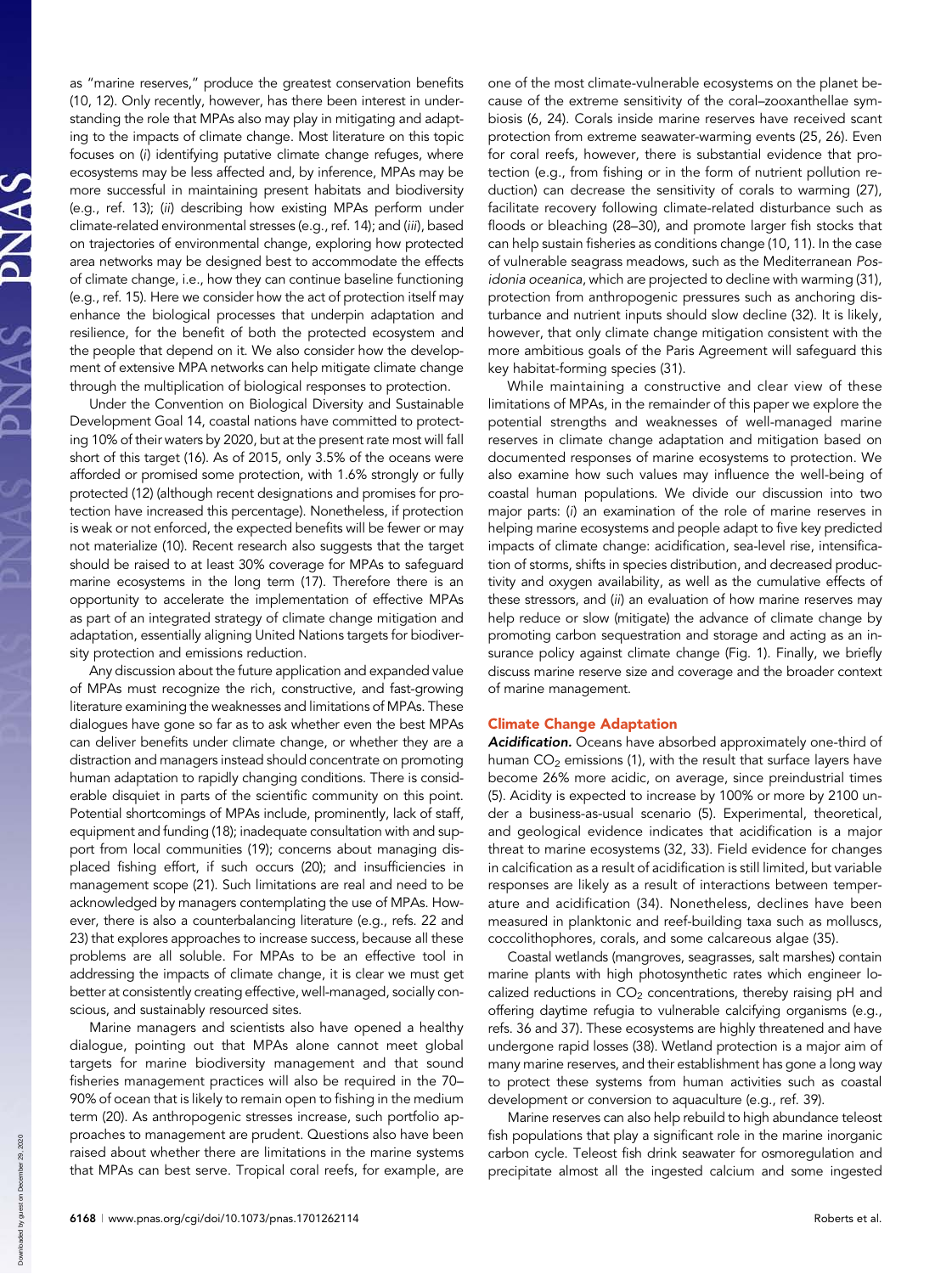Marine Protected Areas | Help the oceans to mitigate and adapt to climate change by promoting intact and complex ecosystems with high diversity and abundance of species.



Fig. 1. Eight illustrative pathways by which MPAs can mitigate and promote adaptation to the effects of climate change in the oceans.

magnesium as carbonate minerals in their alkaline intestine, excreting high-magnesium calcite crystals from their gut (40). Such fish carbonates dissolve at shallower depths than the calcite and aragonite produced by marine calcifiers such as coccolithophores, foraminifera, and corals (41). Near-surface dissolution of fish carbonates raises alkalinity

$$
CaCO3 + CO2 + H2O \Leftrightarrow 2HCO37 + Ca2+
$$
 [1]

and has a more immediate impact on surface pH and buffering of seawater than calcite or aragonite. The accumulation of high-magnesium calcite in shelf sediments [a large proportion of which derives from fish (e.g., ref. 42)] could act as a first line of defense against the reduced saturation state caused by acidification (43).

Mesopelagic fish are the most abundant vertebrates on Earth (44) and play a significant role in the active flux of organic carbon from the ocean surface to the deep sea (45, 46). Their large, vertical daily migrations provide a potentially important scenario in which their gut carbonates are produced mainly during their time at greater depths but may be released primarily near the surface. Their rapid dissolution therefore would contribute to the net removal of  $CO<sub>2</sub>$  from and the addition of  $HCO<sub>3</sub><sup>-</sup>$  to the surface ocean (Eq. 1). We speculate that mesopelagic fish may drive an upward alkalinity pump that is currently acting to counter surface ocean acidification. With dwindling stocks of more accessible fish, there is increased interest in fishing mesopelagic species (45), and this fishing could have significant ecological and biogeochemical effects. Openocean marine reserves, including reserves on the high seas, will help maintain this large migratory fish biomass and facilitate the continued role of these fish in biogeochemical cycles.

Sea-Level Rise. Thermal expansion and increased meltwater and discharged ice from terrestrial ice caps have increased the ocean volume and sea level (6). The average global sea level has risen by 19 cm since 1900, and the IPCC predicts further rises of up to 82 cm by 2100 (5), with multiple associated impacts on coastal people (47).

Intact coastal wetlands, mudflats, and biogenic reefs offer protection against rises in sea level (38), leading to increasing momentum for ecosystem-based adaptation to safeguard people, infrastructure, and property against adverse climate change impacts (e.g., ref. 48). Marine reserves protect these ecosystems from threats such as overharvesting, dredging, and coastal development, helping safeguard their function as coastal defenses. These habitats have an added advantage over engineered coastal defenses in that they increase in elevation over time and may keep pace with predicted sea-level rise (49–51). Their ability to offer long-term, dynamic protection to vulnerable coastal communities is dependent on an adequate supply of sediment from either land-derived sources or in situ carbonate production (e.g., refs. 38, 52) and on landward migration not constrained by steep topography or human infrastructure such as seawalls (51).

Intensification of Storms. Warmer oceans will drive more intense storm systems (53) and will extend their latitudinal range (54). Wellprotected coastal ecosystems reduce risks from storms and coastal flooding (38). Large wetland habitats with dense and productive vegetation attenuate wave energy, stabilize shorelines, and accrete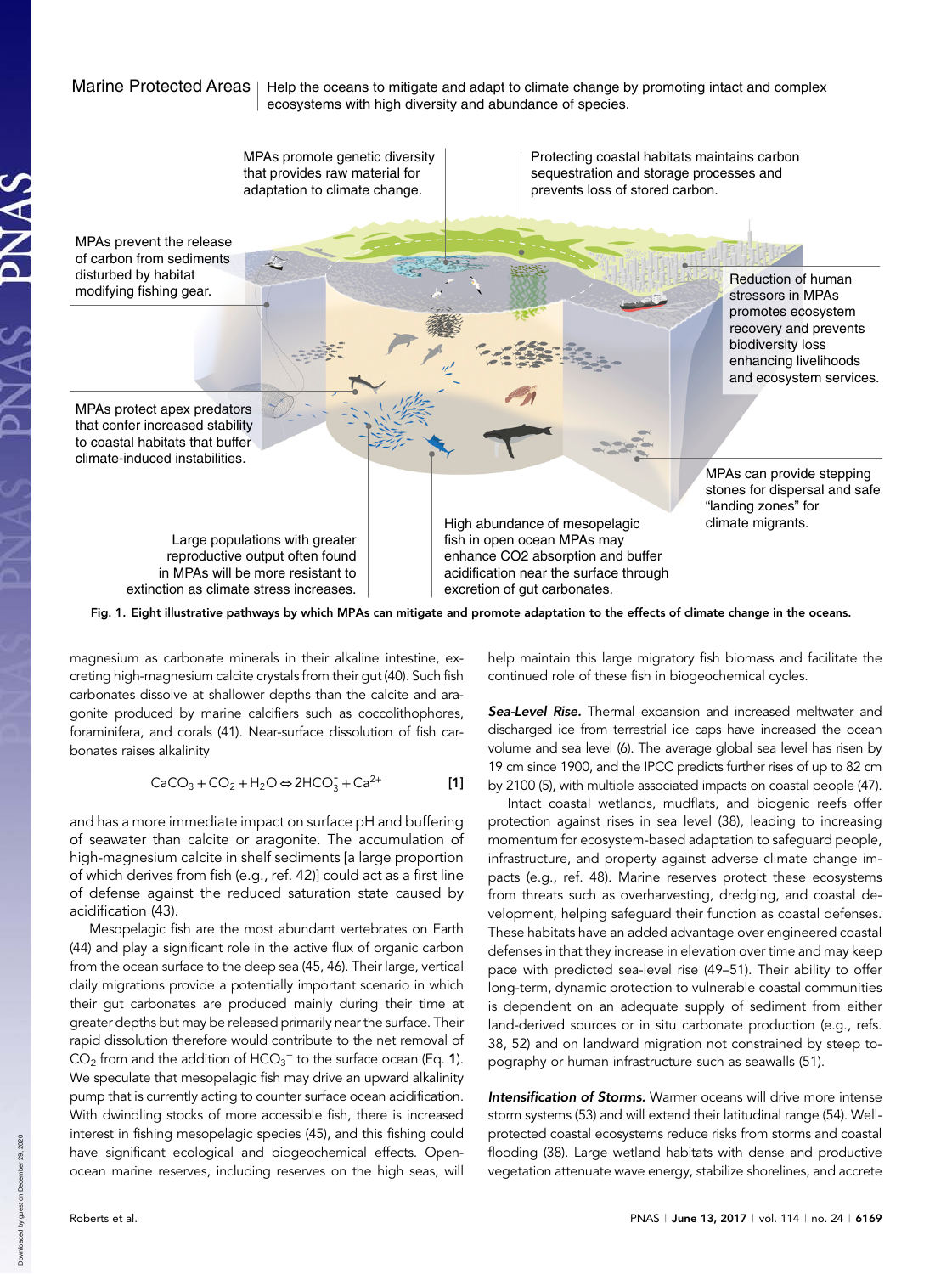sediment more effectively than degraded or fragmented wetlands (e.g., ref. 55). Marine reserves can reduce loss, damage, and degradation, thereby promoting more intact habitats that offer coastal defense (40), recover after extreme events (e.g., refs. 50, 56, and 57), and enhance human livelihoods (e.g., ref. 58). Large-scale habitat restoration efforts around the world are ongoing, often prompted by a disaster such as the 2004 Indian Ocean tsunami or Typhoon Haiyan in the Philippines in 2013 (59), the impacts of which could have been lessened if wetlands and biogenic reefs had not been cleared or degraded (60). The protection of coastal habitats in marine reserves often offers a more cost-effective solution than habitat restoration or engineering solutions (50).

Shifts in Species Distribution. Climate change is expected to create a global diaspora of wildlife. Uneven and more intense heating and changes in the salinity of polar oceans because of ice melt will affect ocean currents (6) and will influence the distribution of taxa and marine ecosystems (34, 61). Redistribution of species toward more temperate waters ("tropicalization") may reduce diversity in tropical and subtropical regions (60). Average measured expansions of the leading edge of the distributions of marine organisms are 72.0  $\pm$  13.5 km per decade, generally toward the polar regions (61). Phytoplankton communities are also changing in response to warming, acidifying, and stratifying ocean conditions (62).

Regionally networked marine reserves can provide stepping stones for dispersal, safe "landing zones" for colonizing species (63), and possible refugia for those unable to move (64, 65). For example, the Papah anaumokuakea Marine National Monument in the Pacific covers the northwest Hawaiian Islands and represents a strategic refuge for coral reef ecosystems that may be forced poleward, because constraints on migration, such as acidification, the availability of suitable bottom habitat, and dispersal, are few here (66). By increasing reproductive output (67), marine reserves increase ecologically meaningful dispersal distances, improving population connectivity (68, 69) while reducing risks of population extirpation and increasing resilience to stress (15), as well as supporting populations outside reserve boundaries (70). Reserves also promote genetic diversity by increasing population sizes and broadening the selective environment (e.g., ref. 71), thereby promoting adaptability and resilience (72–75). The best way to design reserve networks to accommodate shifting species ranges and connectivity patterns under climate change is currently uncertain and is an area of active research (15, 64, 65).

Decreased Productivity and Oxygen Availability. The average temperature of the surface ocean increased by 0.9 °C between 1901 and 2012 (1). Metabolic rates and photosynthesis are strongly influenced by temperature, and warmer oceans are likely to affect processes such as predator–prey interactions and to reduce the ratio of plant to animal biomass (6), with substantial implications for food web dynamics (76). Surface warming increases stratification and can reduce mixing, nutrient availability, and primary production (6). Effects are already visible in the Pacific and Atlantic, where the extent of nutrient-poor "ocean deserts" increased by 15% between 1998 and 2006 (6). Global ocean primary productivity has decreased by at least 6% since the early 1980s (6). Increasing stratification is expected to decrease oxygen content in the upper ocean, and changes consistent with this effect have been detected (77), with increased incidences of hypoxic and anoxic events and associated mass mortalities (6, 78). An interesting example of the role of marine reserves in buffering this change is seen

warming and reduced dissolved oxygen (79), lower surface nutrients and phytoplankton biomass (80), shifts in range and species abundance patterns (60), and acidification (81). These changes may alter developmental times and create mismatches between developmental stages and food sources (82). They also may reduce body size (79) and have already compromised recruitment capacity for a given fish biomass (83).

in Baja California, Mexico, which is experiencing more frequent putatively climate-driven hypoxic episodes. Here, the high egg

Humans have already depressed ocean secondary productivity well below its potential by reducing the abundances of marine species. Effectively managed marine reserves play well-understood roles in supporting fishery management, rebuilding exploited stocks and degraded habitats, increasing reproduction, and facilitating replenishment of fishing grounds (67). By extending population age structures, they reduce the spatial and temporal variability of population replenishment and increase resilience (84). Spillover of juvenile and adult animals emigrating from reserves typically extends for several kilometers (85), and the export of eggs and larvae extends for tens to more than 100 kilometers (68). Protection of coastal wetland nurseries can facilitate the completion of life cycles that require multiple habitats and enhance fisheries (86). These effects can increase food security and prosperity, especially in developing countries (87), and may offset predicted declines in ocean and fisheries productivity (88).

Another relatively unexplored role of fish is in nutrient recycling, which is vital in sustaining marine primary productivity. Fish continuously excrete, via their gills, ammonia/ammonium, the most bioavailable forms of nitrogen, at very high rates [e.g., 100-fold greater than benthic bivalves (89)]. Overfishing reduced nitrogen recycling by an abundant fish species in the Bahamas (gray snapper, Lutjanus griseus) by four- to fivefold compared with unfished sites (90). Thus, marine reserves could also stimulate primary productivity, and therefore  $CO<sub>2</sub>$  removal, as an indirect result of boosting nutrient recycling by enhanced fish stocks.

Cumulative Effects. Most of the ocean is already experiencing multiple anthropogenic drivers (91), the effects of which can be seen in all ecosystems from coasts to the open ocean and deep sea (38, 92–95). Organisms and ecosystems already under multiple anthropogenic stresses are more vulnerable to further pressures, including impacts arising from climate change (e.g., ref. 96). By protecting areas from damage and degradation and allowing the recovery of ecosystems, marine reserves will help wildlife and coastal societies adapt to climate change by reducing its effects.

The effects of climate change may be additive, antagonistic, or synergistic (35, 97) and are further complicated by interactions with other impacts such as overfishing, habitat modification, and eutrophication (14, 98, 99). Marine reserves limit direct anthropogenic stressors, thus enabling species to recover abundance (11), biomass (11), diversity (11), age structure (100), and reproductive output (67) and enabling habitats to recover complexity (101). Larger populations are more resistant to extinction on local, regional, and global scales because there is a greater buffer against decline and higher reproductive output, factors that beget resilience (102). Marine reserves enhance the potential of species to respond to both changing conditions and sudden mass mortalities by increasing the chance of survival as a consequence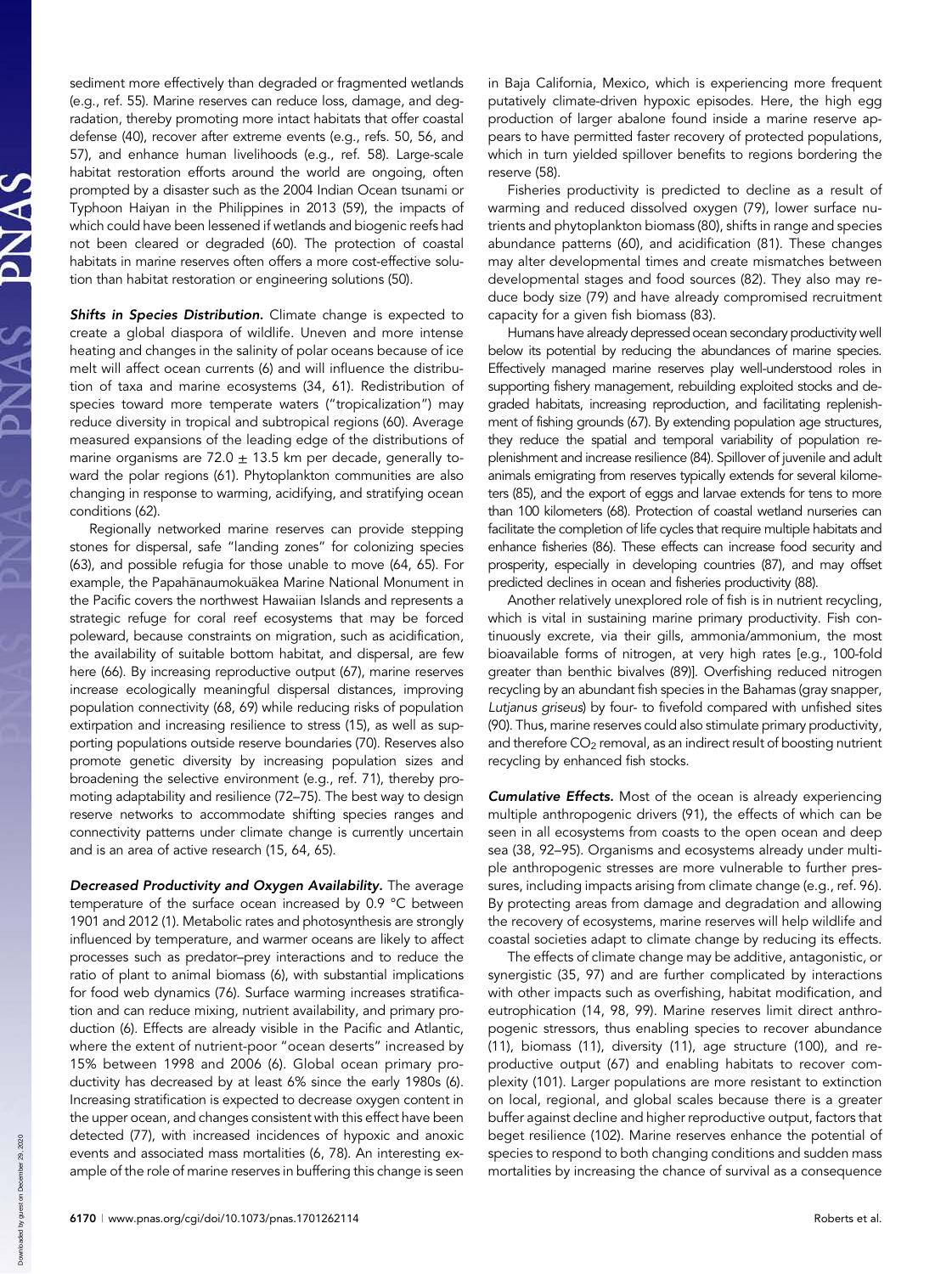of more diverse populations (103, 104) and by protecting larger, more fecund animals (56, 100), thereby promoting recovery.

By protecting predator populations, marine reserves can, in certain contexts, help prevent disease outbreaks (e.g., ref. 105) and dampen explosive prey growth (e.g., ref. 104). Moreover, by protecting natural habitats that reduce anthropogenic stressors known to affect disease [e.g., healthy mangroves and seagrasses improve water quality and remove nutrients (106)] and by preventing damage to habitats and thereby reducing susceptibility, marine reserves may also help reduce the extent or severity of disease outbreaks (106, 107). Nonetheless, direct stressors that marine reserves cannot alleviate, such as poor water quality, will likely undermine the benefits associated with restricting activities that damage habitats (107). This limitation emphasizes that MPAs are only one of several components in the climate-mitigation and adaptation toolkit.

Highly mobile and migratory species can play key functional roles in marine ecosystems, for example through effects on prey populations (see above) and influences on nutrient cycles (e.g., ref. 108). Mobile marine apex predators that increasingly occur in high abundance only within reserves provide links between different ecosystems (e.g., between reefs and pelagic systems [109] or between shallow reefs and mesophotic reefs [110]) and consequently can increase whole-ecosystem stability (104); such stability may be critically important in systems stressed by climate change.

## Climate Change Mitigation

Carbon Sequestration and Storage. The oceans play a fundamental role in climate regulation and have already mitigated the effects of climate change by serving as a major sink for carbon (111). Changes in biogeochemical cycles are expected under climate change, with the likelihood that the carbon capture and storage potential of the oceans may decline (112). Coastal wetlands store organic carbon in underlying sediments for millennia and account for almost 50% of carbon storage in ocean sediments despite occupying only 0.2% of ocean area (38). Because wetlands hold some of the largest organic carbon stocks in the biosphere (38), even small disturbances can significantly perturb carbon fluxes, and vegetation clearance exposes stored carbon to loss (e.g., ref. 113). Furthermore, mangroves, seagrasses, and salt marshes often form a spatially linked continuum of intertidal habitats with unvegetated mudflats and sandbars, habitats that may sequester and store large amounts of organic carbon (e.g., ref. 114). Marine reserves are not the only means of protecting these habitats, but they can maintain and enhance these spatially connected ecosystems, preventing the release of carbon stored in sediments and perturbations from direct anthropogenic disturbance.

Animals can indirectly mediate biogeochemical processes (115); therefore protecting animals that play important roles in carbon cycling will become more important. Trophic downgrading (i.e., removal of predators), which has proceeded rapidly in many regions outside marine reserves, affects carbon uptake, storage, and release in vegetated ecosystems because reduced predation on herbivores leads to large-scale declines in algal communities (116) and even to complete habitat loss (117). Restoring predators reduces the effects of overgrazing on primary productivity (116), thereby potentially benefitting carbon sequestration and storage (115, 118, 119). In this way marine reserves may promote ecosystems that act as more vigorous carbon sinks, despite higher turnover rates for primary production (120).

Although calcification in the guts of teleost fish is a quantitatively important component of the marine inorganic carbon cycle (40, 121), the contribution of this calcification to long-term removal or addition of atmospheric  $CO<sub>2</sub>$ , and therefore the potential influence of marine reserves, is currently difficult to ascertain. This difficulty arises from lack of information about factors such as (i) the influence of inorganic calcium carbonate on the sinking rate of organic fecal carbon; (ii) the rate of separation of inorganic and organic carbon within fecal pellets; (iii) the subsequent rates of carbonate dissolution and consumption/respiration of organic fecal carbon; and (iv) phase heterogeneity in the type of carbonate produced by fish guts, which strongly affects their dissolution (120). However, marine reserves (in concert with other fisheryrebuilding tools) may play an important role in carbon sequestration and storage by rebuilding fish and shellfish populations that then stimulate primary productivity via their role in excreting bioavailable nitrogen. This topic is an emerging field in need of further research.

Trawling and other mobile fishing gear alter biogeochemical cycles by resuspending sediments, releasing carbon that is otherwise buried (122), and shifting the composition of benthic communities, including reduced numbers of suspension feeders (123). In sufficient abundance, these animals exert a strong influence on overlying waters, enriching underlying sediments with nutrients and improving light penetration, thereby boosting plant growth and productivity (124). Suspension feeders are also a pathway for the flux of organic carbon from the water column to sea floor (e.g., ref. 125). Protecting against mobile fishing gear will facilitate the recovery of these species and could promote carbon uptake by seabed ecosystems, as well as prevent further loss of organic carbon stored in sediments. Moreover, although commercial seabed mining has not yet begun, more than 1 million square kilometers of high seas have been included in seabed mining contracts (126). Seabed mining will further remobilize carbon, with uncertain consequences for carbon dynamics in the ocean (127). Marine reserves, particularly in the high seas, could become a tool to zone and manage these impacts constructively.

An Insurance Policy. The trajectories of anthropogenic change in our rapidly shifting oceans and seas are difficult to predict and harder to control. We contend that, because marine reserves limit direct pressures, they will give ecological communities the best chance to develop and adapt to changing conditions in ways that maintain ecological function and structure. Complex ecosystems with high abundances and diversity of species promote the processes that govern provision of goods and ecosystem services such as carbon sequestration and storage, coastal defense, food, pollution sinks, and recreational and aesthetic benefits (128, 129) while avoiding regime shifts with severe and unexpected consequences (130). Removing anthropogenic stressors can help in the recovery of diversity and ecosystem services (129) and can build resilience, enabling faster recovery from the effects of climate change (50, 56, 57). For example, evidence from the remote Indian Ocean Chagos Marine Protected Area show that reefs free from many human stresses and disturbance have remarkable recovery capacity. Although reefs experienced >90% coral mortality during the 1998 bleaching event, communities within the marine reserve recovered rapidly on the whole, with coral cover restored to 1996 levels by 2010, and in 2015 the average carbonate production recorded in Chagos was 28% higher than in postdisturbance sites across the Caribbean (50). (Note, however, that the fallout from the widespread coral bleaching event in 2016 is yet to be reported.) If reserves promote coral recovery, they will enhance coastal protection and livelihoods, recreation, and tourism potential and may restore carbon uptake and storage (30, 50). However, as noted earlier, evidence that reserves have a beneficial role in coral protection is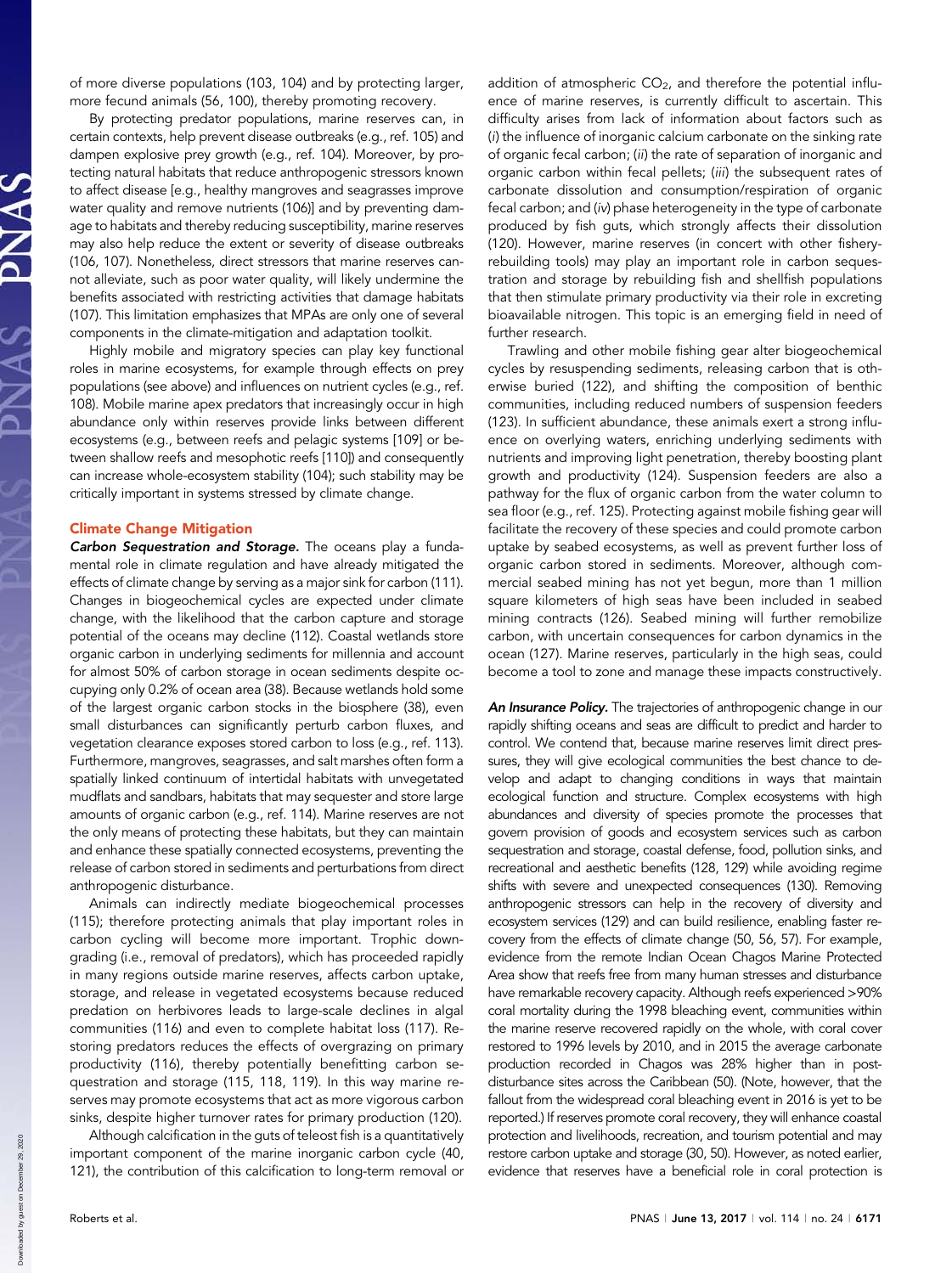equivocal. In some cases corals have fared better inside than outside protected areas (29, 101), but in other well-studied cases protected corals fared as badly or worse during bleaching events, perhaps because the protected communities had a greater fraction of sensitive species (25, 26, 99) or had depressed levels of genetic diversity (74).

Biodiversity and the abundance of life are essential for the provision of ecosystem services, and the loss of either may erode resilience to future environmental perturbations (131). For example, more diverse reef systems have greater and more stable fish biomass production, and more diverse communities may be less affected by rising and variable temperatures (132). By protecting areas from damage and degradation, marine reserves facilitate habitat recovery, especially of fragile, vulnerable, highly diverse, and three-dimensionally complex habitats (101). One protective mechanism is direct protection from mechanical disturbance, such as the elimination of bottom trawling, dredging, blast fishing, or conversion to aquaculture. However habitat recovery also occurs through reestablishment of the upper levels of food webs, reversing cascading effects of fishing, and transforming one habitat type (e.g., urchin barrens) to another (e.g., kelp forest) (133). On a cautionary note, there is evidence that for some kelp forests such a beneficial effect may be reversed by warming. In eastern Australia and Japan tropical herbivores such as rabbitfish have stripped kelp canopies as they spread to higher latitudes (134), although these patterns may be regional (135). This adverse effect reemphasizes the general points that rapid warming can override at least some of the effects of marine protection and that marine reserves are only part of a wider climate mitigation and adaptation strategy. On the other hand, even as conditions and habitats change, marine reserves will continue to relieve anthropogenic stresses and offer a refuge to vulnerable species, whatever they may be.

Extensive marine reserve networks, especially those with very large reserves, may act as wildlife refugia as planetary conditions change, preventing extinctions and forming a basis from which other areas can be recolonized once the mechanisms for reduction of human stresses become effective. This role is akin to that played by ice-free Pleistocene refugia during glaciations (136). Furthermore, reserves increase knowledge by providing ecological reference points to understand better the structure and dynamics of marine systems in a rapidly changing world (137) and provide controls to tease apart the often correlated impacts of climate change from those of other anthropogenic stressors.

## Size, Coverage, and Management Matter

MPAs with five key characteristics [no-take, well-enforced, wellestablished (≥10 y old), large (≥100 km<sup>2</sup>), and isolated] have been shown to produce the greatest conservation benefits (10), and the effectiveness of MPAs in supporting climate change mitigation and adaptation will be contingent, in part, on these factors. However, very large marine reserves will not be appropriate in all instances, for example near coasts populated by those who rely on fishing for subsistence. In such instances, networks of smaller, well-connected reserves will be important to prevent subpopulations from being extirpated and to enable recovery of local populations (64). Such small marine reserves can produce tangible benefits to local people, particularly when combined with other fishery-management tools such as territorial user rights (138, 139) and comanagement mechanisms (138, 140), and can jointly contribute to climate change adaptation and mitigation.

Many of the benefits we have outlined are delivered locally. Hence, the proactive creation of small reserves by local people offers a practical pathway to manage the reserves' natural resources sustainably while improving their potential adaptation to climate change, irrespective of global, national, or regional targets. Combining such bottom-up approaches within large partially protected MPAs that exclude the most damaging activities and are designed with local communities offers an opportunity to merge local and global benefits. One example is the Palauan National Marine Sanctuary, which is designed to help ensure local food security as ecosystems adapt to climate change, while meeting global marine conservation goals and supporting large-scale efforts to mitigate climate change. To scale up effects to achieve regional and global impacts, such approaches need encouragement and support from governments and development agencies, using appropriate legal, financial, and social incentives, and should be considered part of national and international commitments regarding climate change adaptation and mitigation.

The establishment of well-managed marine reserves removes direct anthropogenic disturbances within their boundaries but cannot protect them from all sources of harm, including those posed by warming and acidifying waters. We have made a case for how protection could enhance the biological processes that bolster resilience to the effects of greenhouse gas emissions. However, the oceans form an ecologically connected continuum of ecosystems. Negative effects experienced in surrounding waters will also affect protected ecosystems. Effective management in the matrix surrounding marine reserves will be required using both traditional forms of fishery management, such as effort limitation, and ancillary conservation initiatives (20, 138, 139), ideally implemented in a comanagement framework (141). In light of the evidence presented here, we think marine reserves can provide an essential foundation of the management portfolio, delivering benefits that other tools cannot, such as protection for vulnerable species and habitats. They also serve as buffers against uncertainty in fishery management, environmental fluctuations, directional change, and extreme events.

## Conclusion

Significant progress has been made in our understanding of the effects of climate change on marine ecosystems, and it is clear a monumental ecological upheaval is underway. There is much still to be learned about the benefits, costs, and limits of MPA protection, what complementary management measures are needed, and alternative strategies to minimize disruption to ecosystems and human societies from climate change. Marine reserves will not halt change or stop many of the threats associated with climate change affecting communities within their boundaries. We contend, however, that existing and emerging evidence suggests that MPAs can serve as a powerful tool to help ameliorate some problems resulting from climate change, slow the development of others, and improve the outlook for continued ecosystem functioning and delivery of ecosystem services. This edge may matter more than ever as the stress that climate change places on marine ecosystems and biodiversity continues to mount.

Marine reserves will also help insure against inadequate management both in national waters (137, 142) and beyond national jurisdiction (88, 143). They extend the precautionary principle to management and ensure that we do not make scientific advances through the belated realization of what we have lost. Ultimately, by helping mitigate and promote adaptation to climate change, reserves would protect the many economic and social benefits we derive from marine ecosystems (144).

Marine reserves are not a substitute for rapid reductions in greenhouse gas emissions or for appropriate land and water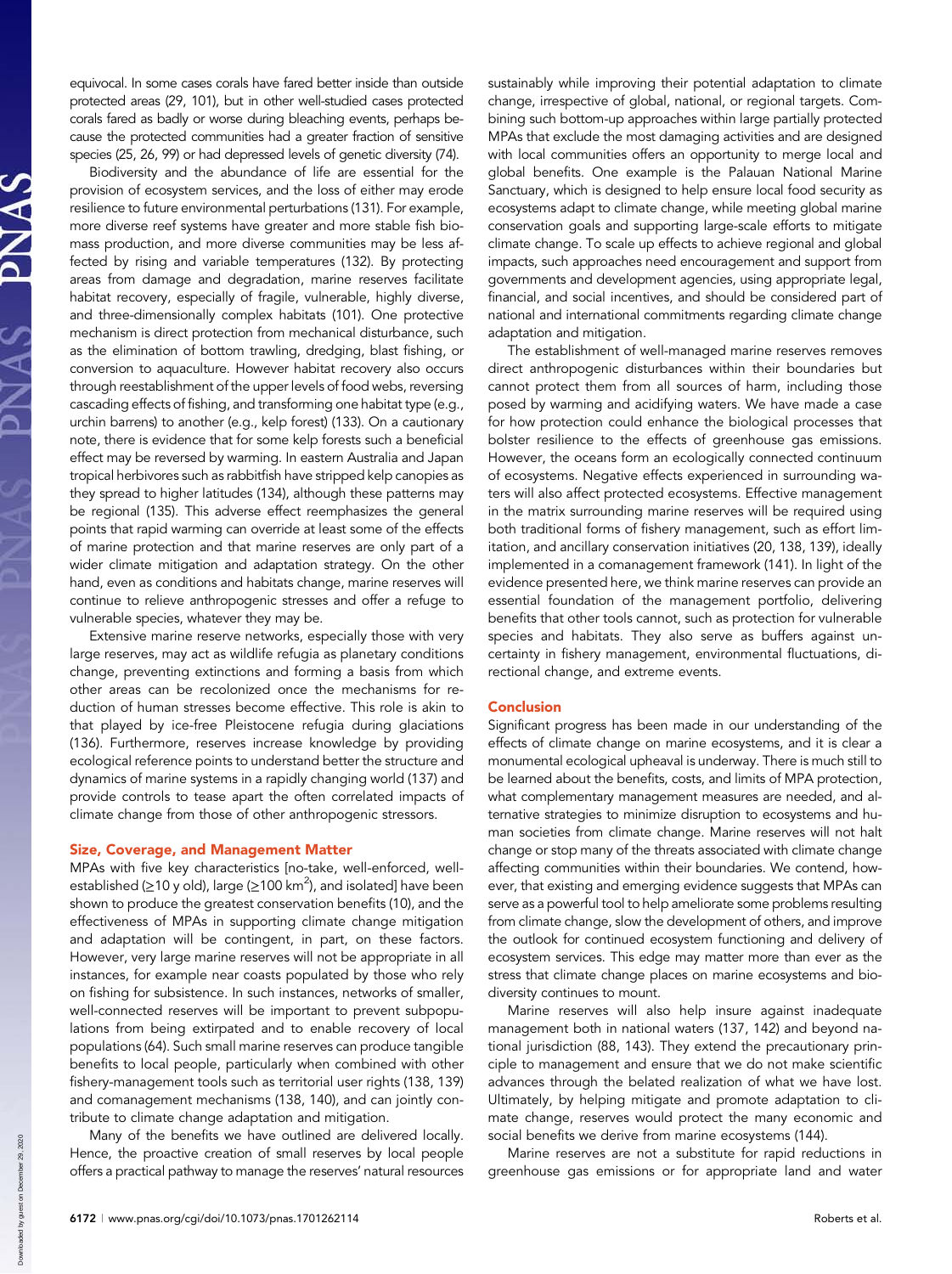management, e.g., to reduce nutrient and sediment inputs from coastal catchments. Moreover, some of the benefits that marine reserves offer can be achieved through other tools, such as fishing effort limitation (20). However, marine reserves offer a relatively simple nature-based solution that bundles many potential benefits. Given their many dimensions of influence, it is hard to conceive of any circumstances in our fast-changing world in which well-designed networks of strongly and fully protected reserves would not lead to a net increase in environmental and human wellbeing, particularly when coupled with effective management of human activities outside reserves. The evidence indicates that the widespread establishment of MPAs can, in a cost-effective fashion (145), help slow climate change, alleviate some of its expected hardships (e.g., reduced food security, sea-level rise), reduce biodiversity loss, help safeguard critical ecological processes underpinning the planetary life-support system, and improve the outlook for recovery after greenhouse gas emissions have been

brought under control. We suggest that further quantification of these effects and a comprehensive assessment of climate mitigation and adaptation priorities should form a cornerstone in future marine reserve planning.

#### **Acknowledaments**

We thank Ivan Gromicho, King Abdullah University of Science and Technology, for drawing Fig. 1. We also thank the editors and reviewers for their helpful comments which much improved the manuscript. B.C.O. and C.M.R. are supported by The Pew Charitable Trusts. D.J.M. is supported by the Benioff Ocean Initiative. J.C.C. received support from Project CCM RC 130004 of the Iniciativa Cientifica Milenio, Ministerio de Economia, Chile. C.M.D. was supported by the Baseline Fund of King Abdullah University of Science and Technology. D.P. receives support from the Paul G. Allen Family Foundation through the Sea Around Us Project of the University of British Columbia. U.R.S. is Project Director of the OceanCanada Partnership, which receives support from the Social Science and Humanities Research Council of Canada. R.W.W. is supported by the Natural Environment Research Council and Biotechnology and Biological Sciences Research Council in the United Kingdom.

- 1 Intergovernmental Panel on Climate Change (2013) Climate change 2013: The physical science basis. Contribution of Working Group I to the Fifth Assessment Report of the Intergovernmental Panel on Climate Change, eds Stocker TF, et al. (Cambridge Univ Press, Cambridge, UK).
- 2 United Nations Framework Convention on Climate Change (2015) Adoption of the Paris Agreement. Proposal by the President. UNFCCC. Conference of the Parties (COP) (United Nations, Geneva).
- 3 Magnan AK, et al. (2016) Implications of the Paris agreement for the ocean. Nat Clim Chang 6:732-735.
- 4 Kintisch E (2015) Climate crossroads. Science 350:1016–1017.
- 5 Intergovernmental Panel on Climate Change (2014) Climate Change 2014: Impacts, Adaptation, and Vulnerability. Part A: Global and Sectoral Aspects. Contribution of Working Group II to the Fifth Assessment Report of the Intergovernmental Panel on Climate Change, eds Field CB, et al. (Cambridge Univ Press, Cambridge, UK).
- 6 Hoegh-Guldberg O, Bruno JF (2010) The impact of climate change on the world's marine ecosystems. Science 328:1523–1528.
- 7 Rockström J, et al. (2009) Planetary boundaries: Exploring the safe operating space for humanity. Ecol Soc 14:32.
- 8 McMichael AJ (2013) Globalization, climate change, and human health. N Engl J Med 368:1335–1343.
- 9 Watson JEM, Dudley N, Segan DB, Hockings M (2014) The performance and potential of protected areas. Nature 515:67–73.
- 10 Edgar GJ, et al. (2014) Global conservation outcomes depend on marine protected areas with five key features. Nature 506:216–220.
- 11 Lester SE, et al. (2009) Biological effects within no-take marine reserves: A global synthesis. Mar Ecol Prog Ser 384:33–46.
- 12 Lubchenco J, Grorud-Colvert K (2015) OCEAN. Making waves: The science and politics of ocean protection. Science 350:382–383.
- 13 Chollett I, Mumby PJ, Cortés J (2010) Upwelling areas do not guarantee refuge for coral reefs in a warming ocean. Mar Ecol Prog Ser 416:47-56.
- 14 Darling ES, McClanahan TR, Côte IM (2010) Combined effects of two stressors on Kenyan coral reefs are additive or antagonistic, not synergistic. Conserv Lett 3:122–130.
- 15 McLeod E, Salm R, Green A, Almany J (2009) Designing marine protected area networks to address the impacts of climate change. Front Ecol Environ 7:362-370.
- 16 Tittensor DP, et al. (2014) A mid-term analysis of progress toward international biodiversity targets. Science 346:241–244.
- 17 O'Leary BC, et al. (2016) Effective coverage targets for ocean protection. Conserv Lett 9:398–404.
- 18 Gill DA, et al. (2017) Capacity shortfalls hinder the performance of marine protected areas globally. Nature 543:665–669.
- 19 McClanahan TR, Marnane MJ, Cinner JE, Kiene WE (2006) A comparison of marine protected areas and alternative approaches to coral-reef management. Curr Biol 16:1408–1413.
- 20 Hilborn R (2016) Policy: Marine biodiversity needs more than protection. Nature 535:224–226.
- 21 Plumeridge AA, Roberts CM (2017) Conservation targets in marine protected area management suffer from shifting baseline syndrome: A case study on the Dogger Bank. Mar Pollut Bull 116:395–404.
- 22 Christie P, White AT (2007) Best practices for improved governance of coral reef marine protected areas. Coral Reefs 26:1047-1056.
- 23 Ban NC, et al. (2011) Designing, implementing and managing marine protected areas: Emerging trends and opportunities for coral reef nations. J Exp Mar Biol Ecol 408:21–31.
- 24 Hoegh-Guldberg O, et al. (2007) Coral reefs under rapid climate change and ocean acidification. Science 318:1737–1742.
- 25 Graham NAJ, et al. (2008) Climate warming, marine protected areas and the ocean-scale integrity of coral reef ecosystems. PLoS One 3:e3039.
- 26 McClanahan TR, Ateweberhan M, Muhando CA, Maina J, Mohammed MS (2007) Effects of climate and seawater temperature variation on coral bleaching and mortality. Ecol Monogr 77:503–525.
- 27 Wooldridge SA (2009) Water quality and coral bleaching thresholds: Formalising the linkage for the inshore reefs of the Great Barrier Reef, Australia. Mar Pollut Bull 58:745–751.
- 28 Olds AD, et al. (2014) Marine reserves help coastal ecosystems cope with extreme weather. Glob Change Biol 20:3050-3058.
- 29 Mumby PJ, et al. (2007) Trophic cascade facilitates coral recruitment in a marine reserve. Proc Natl Acad Sci USA 104:8362-8367.
- 30 Mumby PJ, Harborne AR (2010) Marine reserves enhance the recovery of corals on Caribbean reefs. PLoS One 5:e8657.
- 31 Jordà G, Marbà N, Duarte CM (2012) Mediterranean seagrass vulnerable to regional climate warming. Nat Clim Chang 2:821–824.
- 32 Gattuso J-P, et al. (2015) OCEANOGRAPHY. Contrasting futures for ocean and society from different anthropogenic CO<sub>2</sub> emissions scenarios. Science 349:aac4722.
- 33 Hönisch B, et al. (2012) The geological record of ocean acidification. Science 335:1058-1063.
- 34 Poloczanska ES, et al. (2016) Responses of marine organisms to climate change across oceans. Front Mater Sci 3:62.
- 35 Nagelkerken I, Connell SD (2015) Global alteration of ocean ecosystem functioning due to increasing human CO<sub>2</sub> emissions. Proc Natl Acad Sci USA 112:13272–13277.
- 36 Unsworth RKF, Collier CJ, Henderson GM, McKenzie LJ (2012) Tropical seagrass meadows modify seawater carbon chemistry: Implications for coral reefs impacted by ocean acidification. Environ Res Lett 7:024026.
- 37 Sippo JZ, Maher DT, Tait DR, Holloway C, Santos IR (2016) Are mangroves drivers or buffers of coastal acidification? Insights from alkalinity and dissolved inorganic carbon export estimates across a latitudinal transect. Global Biogeochem Cycles 30:753–766.

Down

V<br>J<br>Z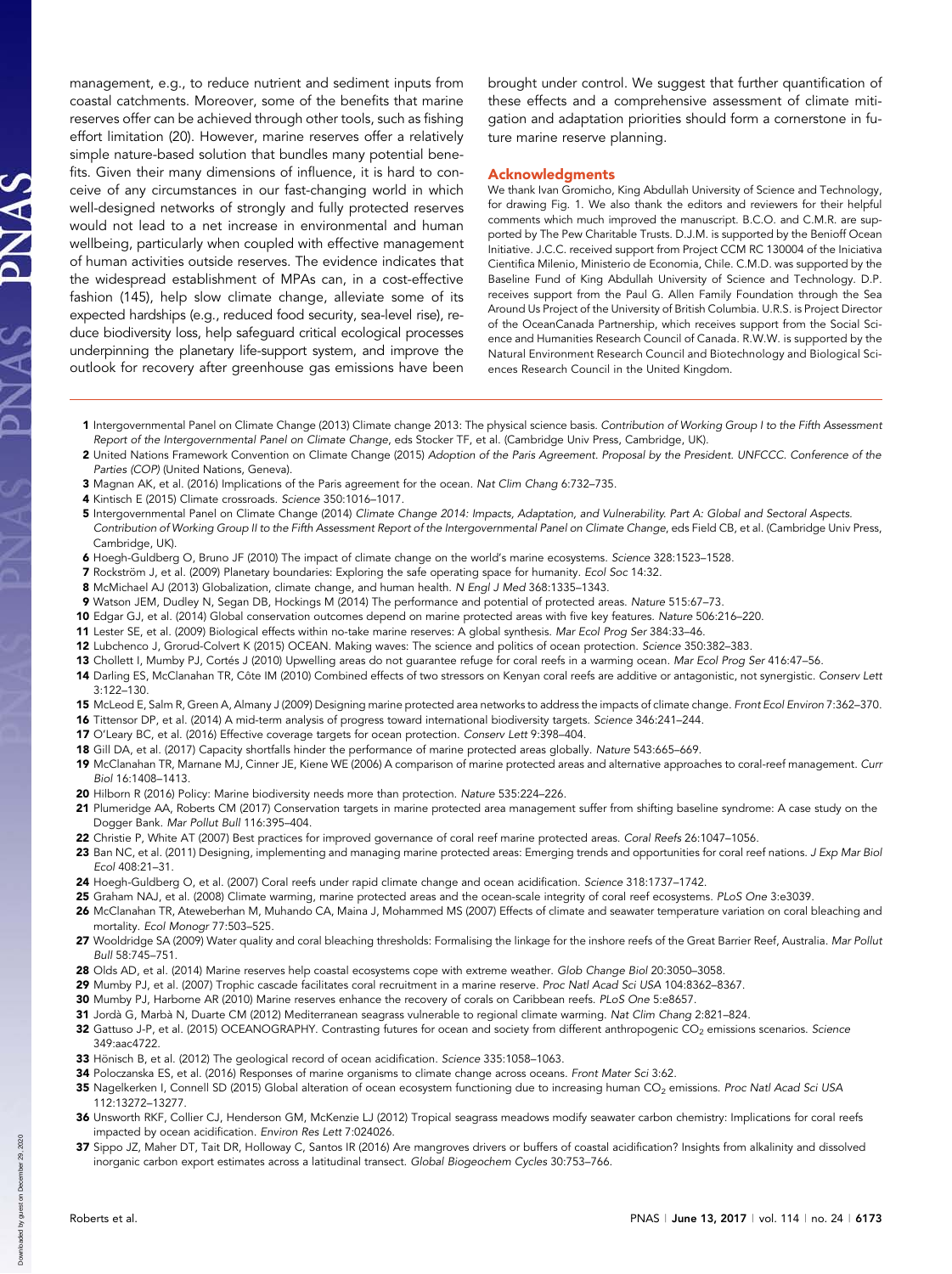- 38 Duarte CM, Losada IJ, Hendriks IE, Mazarrasa I, Marbà N (2013) The role of coastal plant communities for climate change mitigation and adaptation. Nat Clim Chang 3:961–968.
- 39 Miteva DA, Murray BC, Pattanayak SK (2015) Do protected areas reduce blue carbon emissions? A quasi-experimental evaluation of mangroves in Indonesia. Ecol Econ 119:127–135.
- 40 Wilson RW, et al. (2009) Contribution of fish to the marine inorganic carbon cycle. Science 323:359–362.
- 41 Woosley RJ, Millero FJ, Grosell M (2012) The solubility of fish-produced high magnesium calcite in seawater. J Geophys Res 117:C04018.
- 42 Perry CT, et al. (2011) Fish as major carbonate mud producers and missing components of the tropical carbonate factory. Proc Natl Acad Sci USA 108:3865–3869.
- 43 Morse JW, Andersson AJ, Mackenzie FT (2006) Initial responses of carbonate-rich shelf sediments to rising atmospheric pCO<sub>2</sub> and "ocean acidification": Role of high Mg-calcites. Geochim Cosmochim Acta 79:5814–5830.
- 44 Irigoien X, et al. (2014) Large mesopelagic fishes biomass and trophic efficiency in the open ocean. Nat Commun 5:3271.
- 45 St John MA, et al. (2016) A dark hole in our understanding of marine ecosystems and their services: Perspectives from the mesopelagic community. Front Mater Sci 3:31.
- 46 Davison PC, Checkley DM, Koslow JA, Barlow J (2013) Carbon export mediated by mesopelagic fishes in the northeast Pacific Ocean. Prog Oceanogr 116:14–30.
- 47 Hauer ME, Evans JM, Mishra DR (2016) Millions projected to be at risk from sea-level rise in the continental United States. Nat Clim Chang 6:691-695.
- 48 Narayan S, et al. (2016) The effectiveness, costs and coastal protection benefits of natural and nature-based defences. PLoS One 11:e0154735.
- 49 Rodriguez AB, et al. (2014) Oyster reefs can outpace sea-level rise. Nat Clim Chang 4:493–497.
- 50 Perry CT, et al. (2015) Remote coral reefs can sustain high growth potential and may match future sea-level trends. Sci Rep 5:18289.
- 51 Spalding MD, et al. (2014) The role of ecosystems in coastal protection: Adapting to climate change and coastal hazards. Ocean Coast Manage 90:50-57.
- 52 Mazarrasa I, et al. (2015) Seagrass meadows as a globally significant carbonate reservoir. Biogeosciences 12:4993-5003.
- 53 Kang N-Y, Elsner JB (2015) Trade-off between intensity and frequency of global tropical cyclones. Nat Clim Chang 5:661–664.
- 54 Kossin JP, Emanuel KA, Vecchi GA (2014) The poleward migration of the location of tropical cyclone maximum intensity. Nature 509:349-352.
- 55 Shepard CC, Crain CM, Beck MW (2011) The protective role of coastal marshes: A systematic review and meta-analysis. PLoS One 6:e27374.
- 56 Micheli F, et al. (2012) Evidence that marine reserves enhance resilience to climatic impacts. PLoS One 7:e40832.
- 57 Mellin C, Aaron MacNeil M, Cheal AJ, Emslie MJ, Julian Caley M (2016) Marine protected areas increase resilience among coral reef communities. Ecol Lett 19:629–637.
- 58 Aburto-Oropeza O, et al. (2008) Mangroves in the Gulf of California increase fishery yields. Proc Natl Acad Sci USA 105:10456-10459. 59 Marois DE, Mitsch WJ (2015) Coastal protection from tsunamis and cyclones provided by mangrove wetlands - a review. Int J Biodivers Sci Ecosyst Serv Manage
- 11:71–83.
- 60 Cheung WWL, et al. (2010) Large-scale redistribution of maximum fisheries catch potential in the global ocean under climate change. Glob Change Biol 16:24–35.
- 61 Poloczanska ES, et al. (2013) Global imprint of climate change on marine life. Nat Clim Chang 3:919–925.
- 62 Beaugrand G, Luczak C, Edwards M (2009) Rapid biogeographical plankton shifts in the North Atlantic Ocean. Glob Change Biol 15:1790-1803.
- 63 Saura S, Bodin Ö, Fortin M-J (2014) Stepping stones are crucial for species' long-distance dispersal and range expansion through habitat networks. J Anim Ecol 51:171–182.
- 64 Green AL, et al. (2014) Designing marine reserves for fisheries management, biodiversity conservation, and climate change adaptation. Coast Manage 42:143–159.
- 65 Jones KR, Watson JEM, Possingham HP, Klein C (2016) Incorporating climate change into spatial conservation prioritisation: A review. Biol Conserv 194:121–130.
- 66 Couce E, Ridgwell A, Hendy EJ (2013) Future habitat suitability for coral reef ecosystems under global warming and ocean acidification. Glob Change Biol 19:3592–3606.
- 67 Roberts CM, Hawkins JP (2012) Establishment of fish stock recovery areas (European Parliament, Brussels, Belgium), IP/B/PECH/IC/2012-053.
- 68 Roberts CM, et al. (2010) Guidance on the size and spacing of Marine Protected Areas in England (Natural England, Peterborough, UK), Commissioned Report NECR037.
- 69 Castilla JC, Campo MA, Bustamante RH (2007) Recovery of Durvillaea antarctica (Durvilleales) inside and outside Las Cruces Marine Reserve, Chile. Ecol Appl 17:1511–1522.
- 70 Harrison HB, et al. (2012) Larval export from marine reserves and the recruitment benefit for fish and fisheries. Curr Biol 22:1023–1028.
- 71 Munguía-Vega A, et al. (2015) Marine reserves help preserve genetic diversity after impacts derived from climate variability: Lessons from the pink abalone in Baja California. Glob Ecol Conserv 4:264–276.
- 72 Reusch TBH, Ehlers A, Hämmerli A, Worm B (2005) Ecosystem recovery after climatic extremes enhanced by genotypic diversity. Proc Natl Acad Sci USA 102:2826–2831.
- 73 Ehlers A, Worm B, Reusch TBH (2008) Importance of genetic diversity in eelgrass Zostera marina for its resilience to global warming. Mar Ecol Prog Ser 355:1-7.
- 74 Selkoe KA, et al. (2016) The DNA of coral reef biodiversity: Predicting and protecting genetic diversity of reef assemblages. Proc Royal Soc B 283:20160354.

75 Mee JA, Otto SP, Pauly D (2017) Evolution of movement rate increases the effectiveness of marine reserves for the conservation of pelagic fishes. Evol Appl 10:444–461.

- 76 Brown CJ, et al. (2010) Effects of climate-driven primary production change on marine food webs: Implications for fisheries and conservation. Glob Change Biol 16:1194–1212.
- 77 Helm KP, Bindoff NL, Church JA (2011) Observed decreases in oxygen content of the global ocean. Geophys Res Lett 38:L23602.
- 78 Diaz RJ, Rosenberg R (2008) Spreading dead zones and consequences for marine ecosystems. Science 321:926-929.
- 79 Cheung WWL, et al. (2012) Shrinking of fishes exacerbates impacts of global ocean changes on marine ecosystems. Nat Clim Chang 3:254-258.
- 80 Boyce DG, Lewis MR, Worm B (2010) Global phytoplankton decline over the past century. Nature 466:591–596.
- 81 Doney SC, Fabry VJ, Feely RA, Kleypas JA (2009) Ocean acidification: The other CO<sub>2</sub> problem. Annu Rev Mar Sci 1:169-192.
- 82 Durant JM, Hjermann DØ, Ottersen G, Stenseth NC (2007) Climate and the match or mismatch between predator requirements and resource availability. Clim Res 33:271–283.
- 83 Britten GL, Dowd M, Worm B (2016) Changing recruitment capacity in global fish stocks. Proc Natl Acad Sci USA 113:134-139.
- 84 Hsieh CH, et al. (2006) Fishing elevates variability in the abundance of exploited species. Nature 443:859-862.
- 85 Halpern BS, Lester SE, Kellner JB (2009) Spillover from marine reserves and the replenishment of fished stocks. Environ Conserv 36:268-276.
- 86 Beger M, et al. (2010) Conservation planning for connectivity across marine, freshwater, and terrestrial realms. Biol Conserv 143:565-575.
- 87 Mascia MB, Claus CA, Naidoo R (2010) Impacts of marine protected areas on fishing communities. Conserv Biol 24:1424-1429.
- 88 Cheung WWL, et al. (2016) Transform high seas management to build climate-resilience in marine seafood capacity. Fish Fish 18:254-263.
- 89 Villéger S, Ferraton F, Mouillot D, de Wit R (2012) Nutrient recycling by coastal macrofauna: Intra- versus interspecific differences. Mar Ecol Prog Ser 452:297–303.
- 90 Layman CA, Allgeier JE, Rosemond AD, Dahlgren CP, Yeager LA (2011) Marine fisheries declines viewed upside down: Human impacts on consumer-driven nutrient recycling. Ecol Appl 21:343–349.
- 91 Halpern BS, et al. (2015) Spatial and temporal changes in cumulative human impacts on the world's ocean. Nat Commun 6:7615.

Down

**SANG** 

S<br>A<br>Z